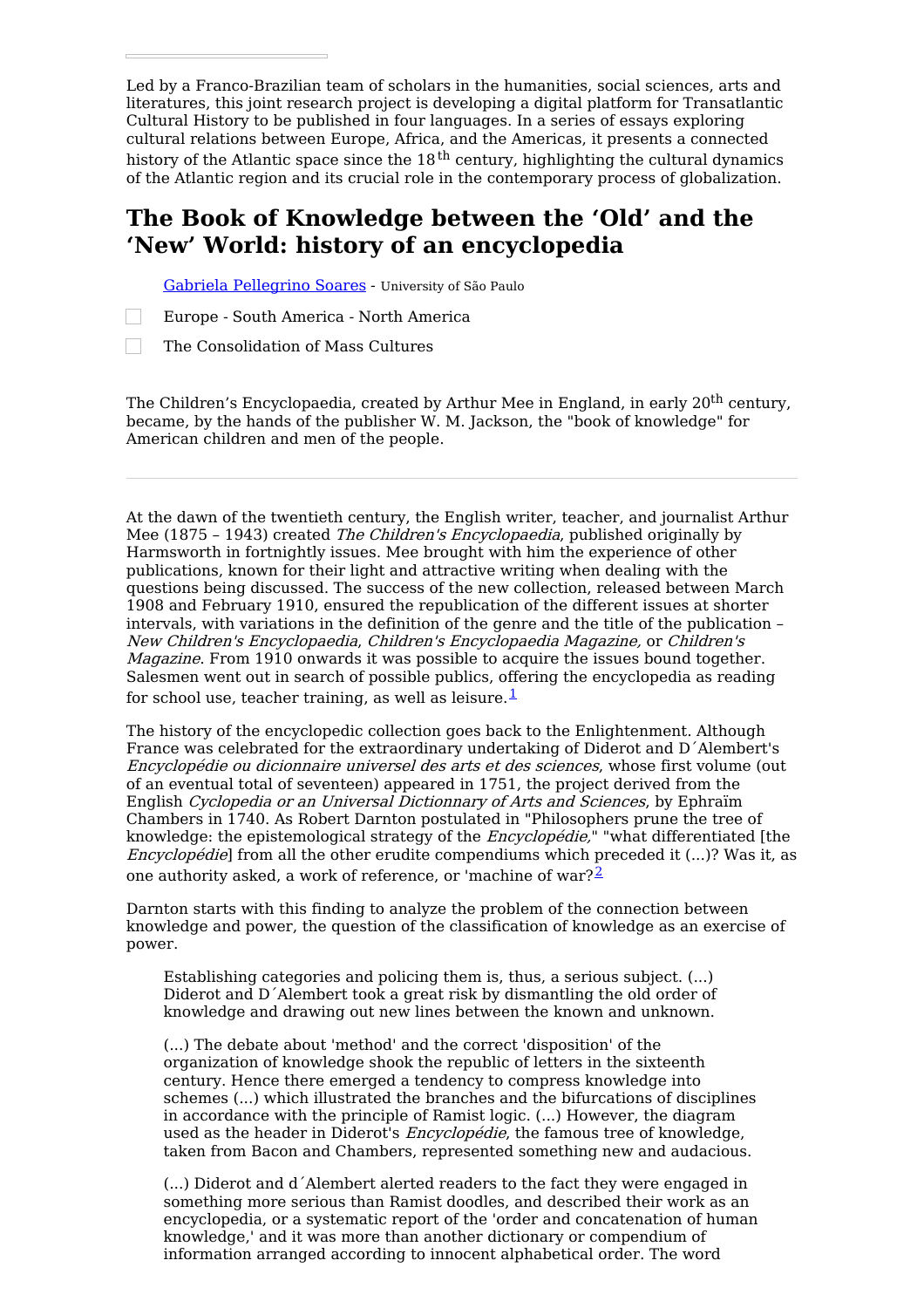encyclopedia, Diderot explains in Prospectus, comes from the Greek term corresponding to circle, signifying the concatenation (enchaïnement) of the sciences. Figuratively, it expresses the notion of a world of knowledge, which the encyclopedists thought they could circumnavigate and map." $\frac{3}{2}$  $\frac{3}{2}$  $\frac{3}{2}$ 

To forge The Children's Encyclopaedia, Arthur Mee assembled a strong team of collaborators, amongst whom he distributed the responsibility for the permanent sections of each issue – "The Earth," "Men and Women," "Stories and Legends," "Golden Deeds," "Familiar Things," "Things to Make and to Do," "Natural History," "Plant Life," "All Countries," "Our Own Life," "Poetry and Rhymes," "Famous Books," "School Lessons"... He also gathered a team of illustrators for the production of choice of maps, photographs, paintings, and drawings. Each issue had sections full of enchantment bearing Mee's name – "Greeting", "Farewell" and the "Book of Wonder." In the latter a scholar answered questions made by children.

The collection was published with great success under the title The Children's Encyclopaedia. First in eight volumes, then in expanded editions. It did not take long for it to be translated to other European and Asian languages and it would be distributed in the five continents.

The Children's Encyclopaedia assumed its pedagogical sense, but professed a learning based on pleasure, curiosity, and imagination. Based equally on the principles of the formation of character and responsibility. Its content and narratives were filled with pride for the British Empire and its civilizing mission, affiliation to Christianity, and enthusiasm for science. As the collection was transported to other regions around the world, these meanings were resignified. In this essay, we will observe how the English collection was reworked between the end of the 1910s and the 1920s for American markets and readers. This has as its central character Walter Montgomery Jackson (1863-1923), a bookseller from the US state of Massachusetts.

# **Walter M. Jackson and the conquest of new markets**

Jackson began his career cleaning bookshops and offices in Estes and Lauriat publishing house in Boston. There he learned to manufacture and publish books, helping the company to expand its distribution network. He was a defender of direct sales strategies, using mail order or door-to-door sales, supported by strong advertising. He developed a sales system at the national level, in which the purchaser acquired the works of interest and diluted the payment in monthly installments.

W. M. Jackson's commercial flair very quickly resulted in his becoming the sales director of Estes and Lauriat. At the beginnings of 1890s, he began to accumulate activities parallel to this job. In a partnership with Leavitt K. Merril, a New York bookseller, he began his own publishing projects, which did not take long to extend to Latin America.

In 1895, Jackson also joined Francis A. Nichols in the creation of The Grolier Society, future publisher of The Children's Encyclopaedia for the Americas.

On a trip to Europe in the middle of 1897 he decided to settle in a country house near London. In the following year, he left Estes and Lauriat and transferred The Grolier Society from Boston to New York, administering his business from a distance, since he continued to live in England. These were times of feverish activity and some commercial battles. In partnership with the US publisher Horace Everett Hooper, Jackson obtained the rights for reprinting and selling *Encyclopedia Britannica*. The commercial return from this venture encouraged the partners to prepare an updated edition of the collection with ten new volumes. They commissioned professors from prestigious British teaching institutions and in 1903, the expanded *Britannica* was concluded and in circulation.

Following various paths, Jackson experimented forms of conquering low income readers. The prospects for the expansion of the publishing market were not only outlined vertically in the social pyramid, but also horizontally on the mapa mundi, Jackson's eyes fell on Latin America and its immense potential.

With Leavitt K. Merril, he founded Sociedad Internacional de Editores to explore the Spanish speaking market in the Americas. Soon afterwards came the translations of works into Portuguese. In March 1911, the Biblioteca Universal collection was put on sale in Rio de Janeiro, and in May in São Paulo. The company was rebaptized as W. M. Jackson in 1914, after the Latin American press accused Biblioteca Internacional de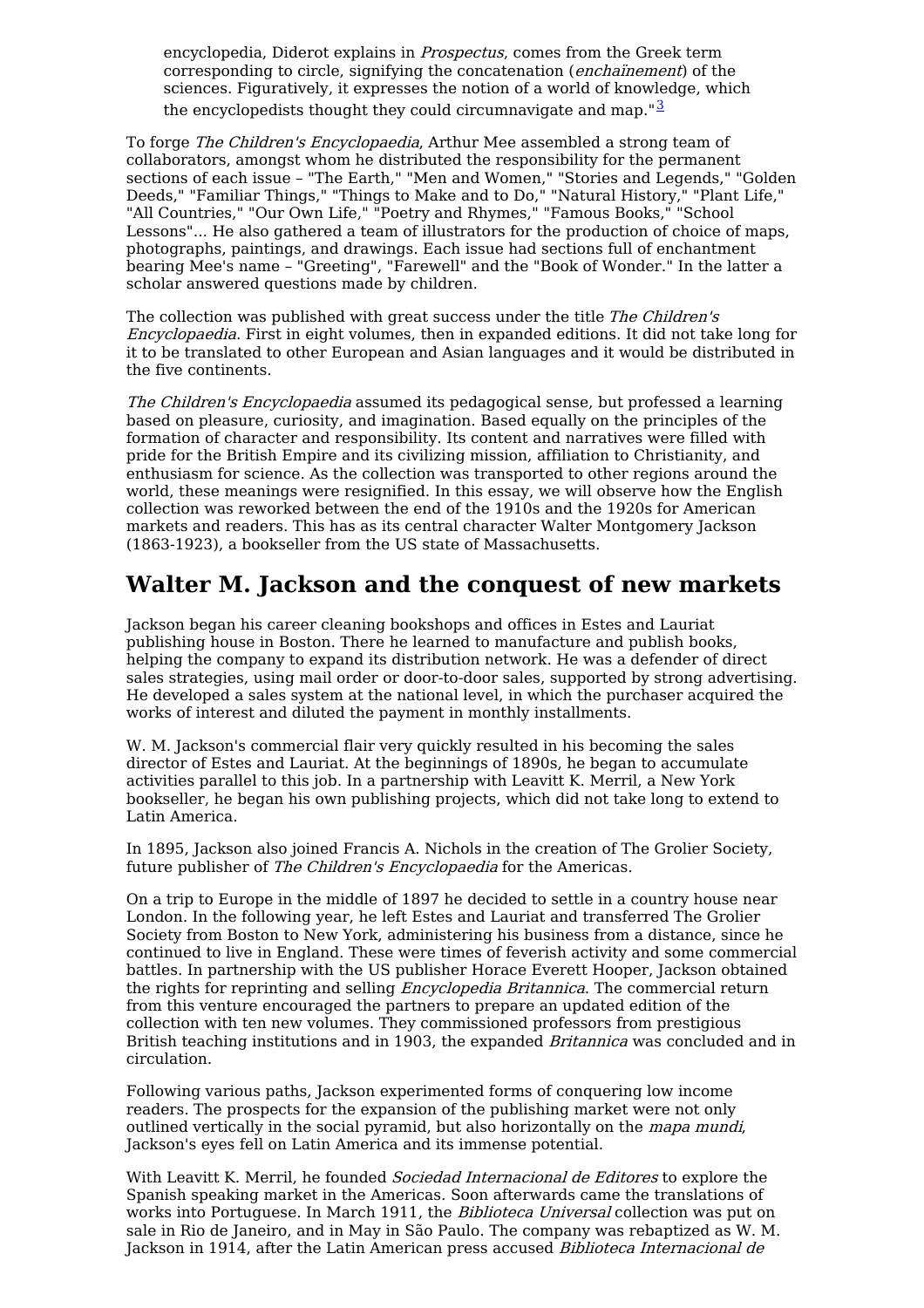Obras Famosas of publishing incomplete works. The change of name represented a fresh start, and Casa Jackson's purpose of covering its continent of origin, from Europe at this moment, would have a long life.



Exhibition of works from W. M. Jackson Inc. by Editorial Camilo Torres S. A., in Feria del Libro de Ibagué, in Columbia in 1959, and the Casa Jackson office in Mexico City after the 1946 fire.

# **The Book of Knowledge and the Tesouro(s) da Juventude**

The publishers' business expanded shortly afterwards with the publication of El Tesoro de la Juventud, or Tesouro da Juventude, a little after Jackson, feeling the effects of the First World War, had returned to live in the United States in 1916. Jackson had purchased the publication rights of the British collection, The Children's Encyclopaedia, at the suggestion of a seller linked to The Grolier Society, who had learned that Harmsworth was looking for a distributor of the work in Canada. A. E. Smith sent a telegram to the head of the company in London, proposing the rights for its sale in the United States. Jackson included in the contact the rights for Spanish and Portuguese speaking countries.

Then with ten volumes, the encyclopedia was released by The Grolier Society in the United States. In Britain, in circumstances which we have not managed to specify, The Children's Encyclopaedia came to be published by the Educational Book Company, which figured as the co-publisher in the first American editions of the collection baptized as The Book of Knowledge.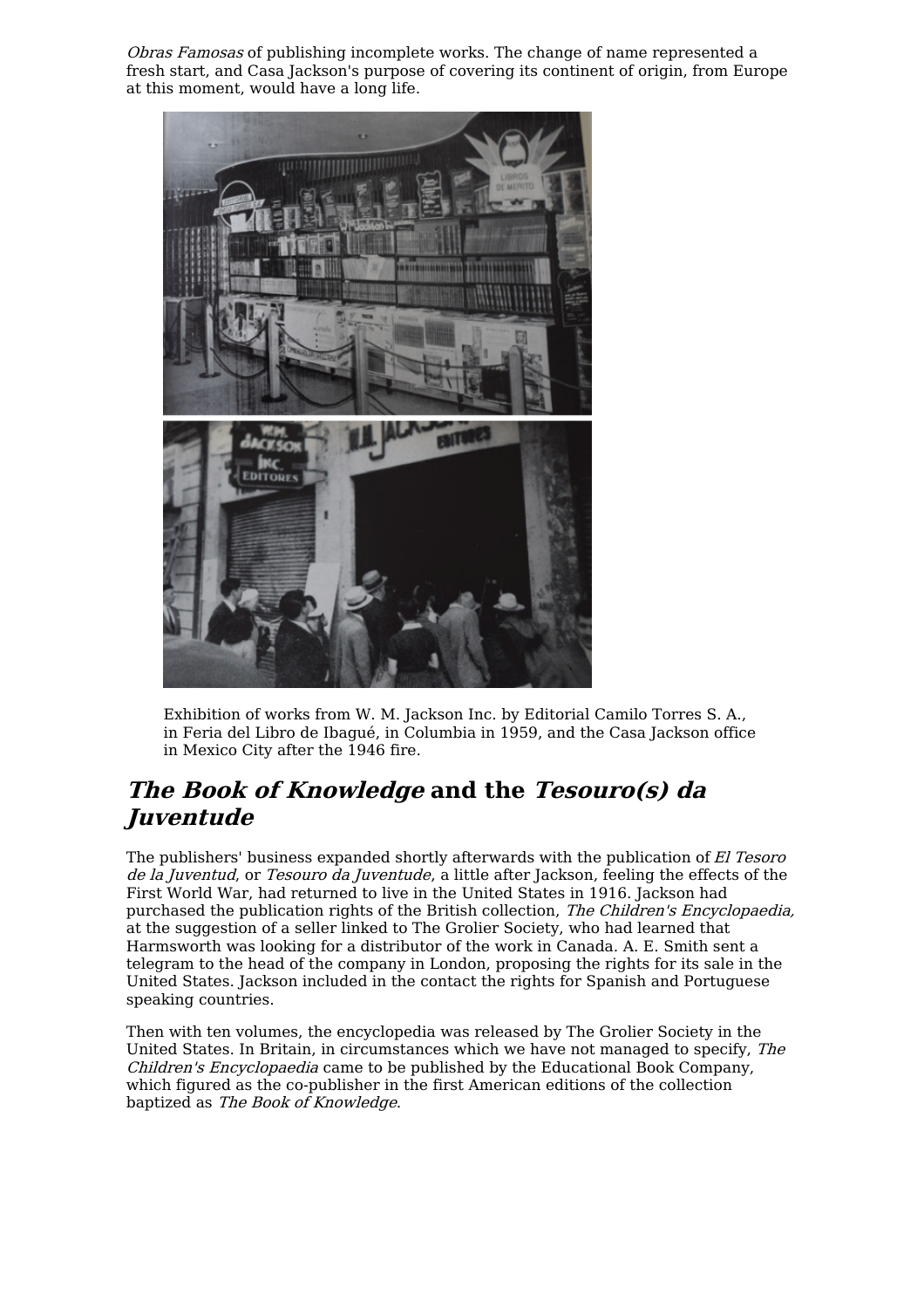

One of the first editions of The Book of Knowledge, with a red cover and golden title.

Holland Thompson (1873-1940), who had a doctorate in History from Columbia University, and was a specialist in the transition processes from agricultural to industrial production in North Carolina, his state of origin, and Professor of History of the College of the City of New York since 1901, appeared as editor-in-chief of the work, alongside Arthur Mee. The Introduction was written by a renowned scholar from Political Science, John Huston Finley (1863-1940), who, among the various positions he held during his trajectory, was a professor in Princeton and the University of the State of New York, president of the College of the City of New York, associate editor of The New York Times, and president of the American Geographical Society.



Title page of one of the first editions of The Book of Knowledge.

Source : New York, The Grolier Society; London, The Educational Book Company, s.d.

The Book of Knowledge soon gained a specific version for Canada, also containing the names of specialists from prestigious scientific institutions in the country. It also gained a Spanish translation.

W. F. Kellogg, a collaborator of Jackson's, moved to Barcelona to implement the plan. The seven thousand pages of the original were zealously translated over three years. It was necessary to conciliate the correction of the language, using light, clear, and inviting writing. Renamed El Tesoro de la Juventud (initially with the subtitle  $O$ Enciclopedia de Conocimientos), the collection began to be sold in the Buenos Aires branch in 1917.

Although it had been prepared in Barcelona, the El Tesoro de la Juventud collection sold in Argentina in 1917 contained on its title page the information that the "Consultant compiler, author of the introduction and the part on the Argentine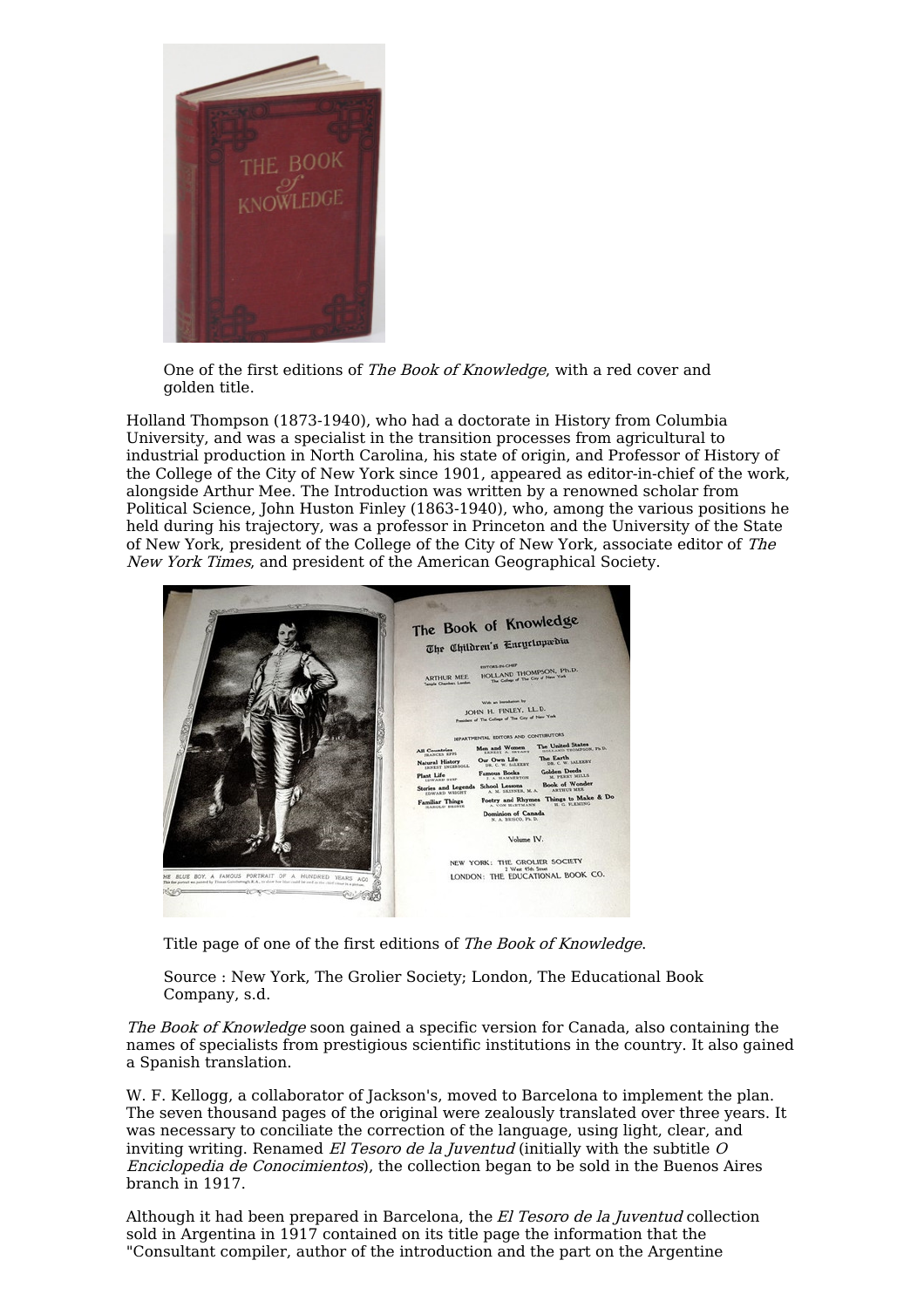Republic, [was] Dr. Estanislao S. Zeballos..." (1854-1923), an Argentine writer, geographer, and jurist. Zeballos was a great enthusiast of the Campaigns of the Desert against the indigenous populations in the 1870s and 1880s. In defense of policies which ended the indigenous malones and encouraged the modernity of the country, in 1878 he published Las quince mil léguas – estúdio sobre la translación de la frontera sur de la República al Rio Negro. In the following years, he wrote texts and newspaper columns about the Patagonia region and the indigenous chiefs of the 'past.' He assumed important political and diplomatic functions and in 1918 became Dean of the Faculty of Law of the University of Buenos Aires, leaving a vast and controversial work containing his views on International Private Law.



Title pages of Volume XV of El Tesoro de la Juventud <sup>o</sup> Enciclopedia de Conocimientos collection, in the American Spanish edition [Clinton, Massachusetts, The Colonial Press Inc., W. M. Jackson Inc., n.d.]. Later specific versions of the collection were produced for Hispano-American subregions.

El Tesoro de la Juventud entered circulation in an Argentina full of children's literature from Spain and France. These included the Cuentos de Calleja published by Saturnino Calleja in Madrid and the editions translated from French by Garnier or Casa Ollendorf, which published books in Spanish in Paris for export to Spain and its former old colonies in the Americas. In the 1920s, Argentine productions began to dispute the market, with the release of *Billiken* magazine in 1919 and the collections published by Constancio C. Vigil, founder of Editorial Atlántida in 1918.

During these years in Buenos Aires there was already a dynamic distribution network of printed material, based not only in bookshops, but also the socially more democratic newsstands. Publishers and sellers of reading material benefited from the public educated in the primary schools which had developed in the country, especially under the policies of Domingo F. Sarmiento, in the second half of the nineteenth century.

In this scenario, when the circulation of books and printed material was expanding, El Tesoro de la Juventud conquered its space. The collection was sold accompanied by a small bookcase – for many children and young people this would form their first library.



la Argentina por W. M. Jackson en la década del 20.

Constaba de 20 tomos encuadernados que contenían juegos curiosidades, pasatiempos, narraciones, información con mucho texto, fotos e ilustraciones. Se elaboró un capítulo latinoamericano, "El Libro de América Latina" a cargo de Estanislao Zeballos junto a un grupo de renombrados colaboradores de Latinoamérica

Sus 7172 páginas, leídas por los padres, los hijos y los nietos, estaban divididas en 14 libros o Secciones. Quienes tuvimos la fortuna de leer, al menos parcialmente algunos de sus capítulos, no lo hemos olvidado jamás. "El libro de los porqué", "Juegos y pasatiempos", "Narraciones interesantes", "Cosas que deseamos saber", eran algunos de los títulos que más me atraían.

En su edición de lujo, los 20 tomos se ofrecían en una pequeña biblioteca de madera. Así lo conocí en la década del 40, cuando visitaba la casa de mi madrina. Comenzar a leerlo y quedar atrapado

Source : [http://blogs.monografias.com](http://blogs.monografias.com/el-buenos-aires-que-se-fue/2011/08/25/el-tesoro-de-la-juventud/)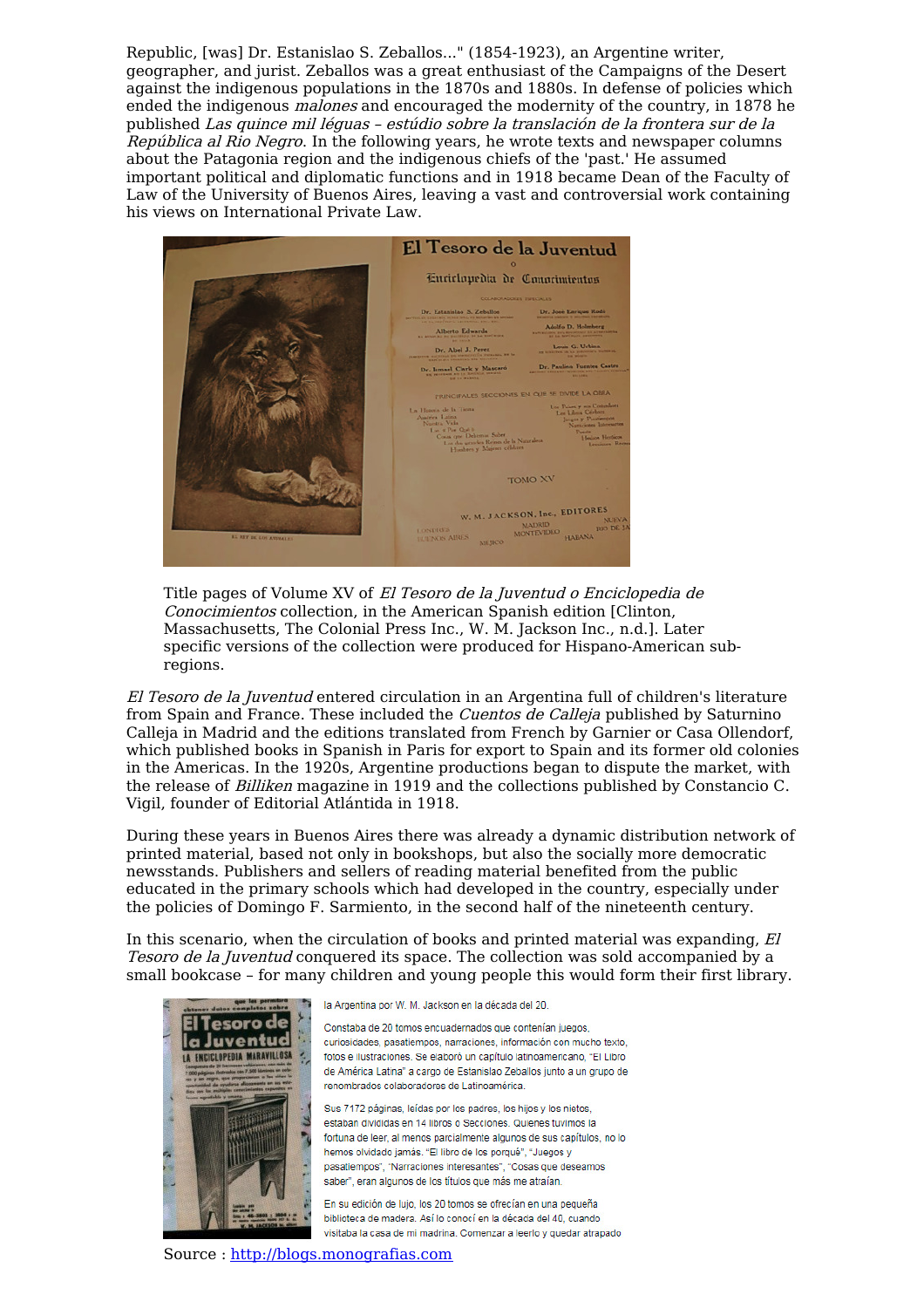In the memoirs of readers – especially those readers who, having become writers, spoke of their formative readings –, evidence of the rise of El Tesoro can be found. In Los autonautas de la cosmopista. O Un viaje atemporal París-Marsella, written in 1982 at the end of his life with his wife Carol Dunlop, Julio Cortázar gives his testimony

In my suburban childhood there were no larks, though someone in my family said that the lark sings most when flying, unlike other birds, and this particularity gave it a special prestige in my imagination; furthermore, there was a lot of talk about larks in El Tesoro de la Juventud which my inexhaustible store of reality.

Versions of the collection were released for different regions of the Americas, always under the name of locally respected intellectuals. The regionalized editions of the collection incorporated extra content related to local history, literature, fauna, and flora. They also kept texts common to the British original or the US adaptation of the encyclopedia.

Casa Jackson's writers were spread all over the Americas, Cuba, and Porto Rico – in addition to Buenos Aires, they were present in the cities of Montevideo, Rio de Janeiro, Caracas, Bogotá, Mexico City, Havana... Some of the offices had attractive and well located bookshops.



Shop window of the branch of W. M. Jackson, Inc. on Rua Maipú, in Buenos Aires, celebrating the fiftieth anniversary of the publisher's history in Latin America in 1962.

Nevertheless, the company still used distance sales to conquer new publics, based on mail orders and the travelling sales representatives.



Trucks used in Argentina for the distribution of El Tesoro de la Juventud.

Released in Brazil in the 1920s, the Thesouro da Juventude collection, (using the spelling corresponding to the orthographic rules then in force) also carried a heavyweight name. It contained an introduction by Clóvis Bevilacqua (1859-1944), a jurist from Ceará and author of the 1916 Brazilian civil code.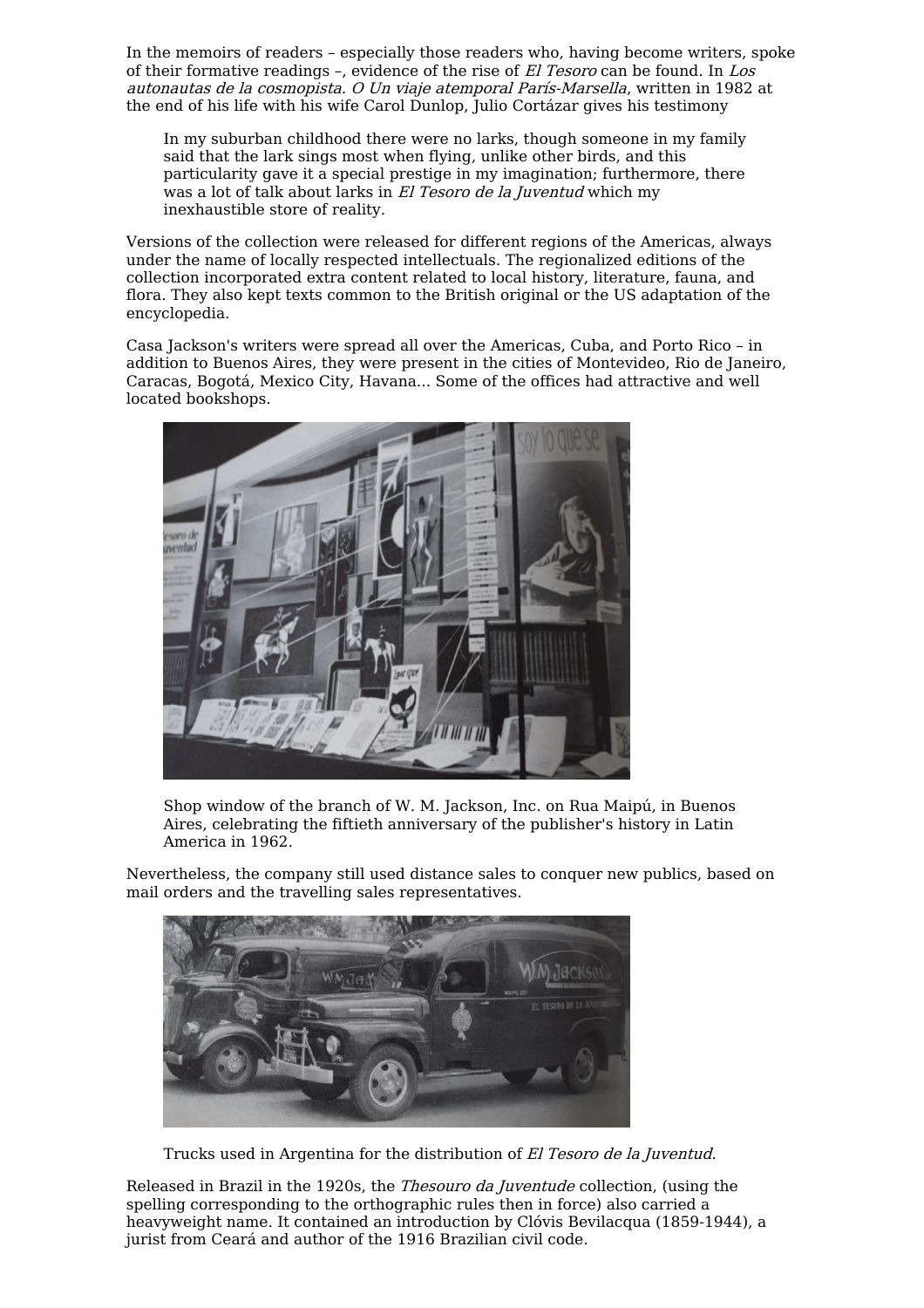A memorandum dictated by Jackson on 24 February 1919, on the occasion of the launch of another collection, indicates that the company had then a single permanent branch, in Rio de Janeiro, run by D. C. MacArthur, and that provisional offices were being organized in São Paulo, Recife, Porto Alegre, Salvador, Belém, and Manaus.[4](#page-10-3)



Facade of the branch of Casa Jackson in Rio de Janeiro, n.d. Using a walking stick is Wenceslaw Teodor Kowsky, a former member of the Czar's guard in Russia, who performed a leading role in the publisher's commercial operations in Brazil.

# **Which tree of knowledge?**

The Introduction to the Thesouro had in its header the following subtitle, using the Portuguese spelling of that period: "A book for boys, adolescents, and men of the people who have a thirst for knowledge."

(...) seeking to instruct, without inadequate and tedious theoretical discussions for young spirits, and for those who do not have the necessary time to immerse themselves in science or letters; without philosophy, without technical concerns, or didactic purposes; the most notable facts of history are narrated, the aesthetic sense is developed, the moral is taught through examples, patriotism, love of the family, and humanity are stimulated (...)

One page describes the earth, the planetary system, and the cosmos; another is occupied with the kingdoms of nature; later countries are talked about, with their customs, industries, and population centers; in addition to dealing with our American continent and our country, which we should know better and more completely than the other continents and foreign countries; famous men and women, who have facilitated life with their inventions, or illuminated it with their thought, or ennobled it with their acts  $(...)$ <sup>[5](#page-10-4)</sup>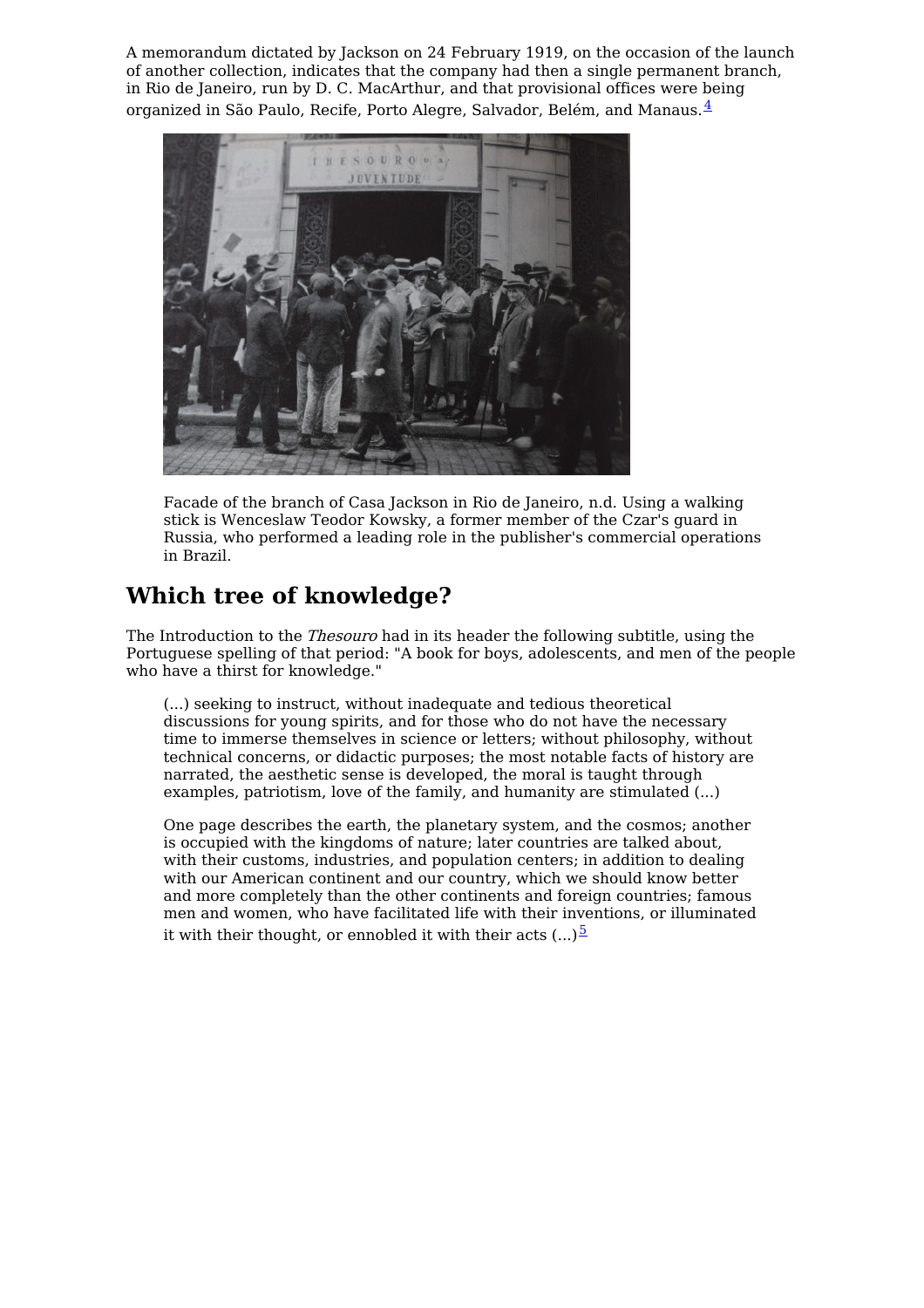

Title pages of Volume XVI of the collection Thesoro da Juventude. Encyclopedia em que se reunem os conhecimentos que todas as pessoas cultas necessitam possuir, oferecendo-os em forma adequada para <sup>o</sup> proveito <sup>e</sup> entretenimento dos meninos.

Source : \*Thesouro da Juventude\*. Clinton, Massachussets, The Colonial Press Inc., W. M. Jackson Inc., s.d.

As in Julio Cotázar's statement, we can find among the readers of the collection in Brazil registers of the profound impact of this publishing project. The journalist Luis Nassif, born in Poços de Caldas, Minas Gerais in May 1950, once published in his blog a note about the collection which his grandfather had purchased in 1928, which he read avidly around 30 years afterwards and actually inherited later.

I learned to read with the *Thesouro da Juventude*, spelt with a th, from W. M. Jackson Editores and a preface by Clóvis Bevilacqua. It belonged to my grandfather Issa. I counted the minutes to reach my father's pharmacy, climbed the external stairs which led to the upstairs floor, where my grandfather lived. I ran to the bookshelf, took out a volume, opened it on the floor covered by a blanket, and lay face down devouring the pages and the pen-and-ink illustrations. (...)

The *Thesouro* accompanied me my whole life, and all of my generation and of my parents. It did not reach my children. (...)

There were 18 volumes, all containing a sequence of terms. The first picture in the first volume was a painting of the solar system, with stars of all sizes and trains being launched into space to reach them. An express train, running at 1600 km per minute could go around the world in less than twenty days, the text said, but it would take 177 years to reach the sun.

We were presented to our insignificance, passing through the lessons of The Book of Earth. (...)

Afterwards, in The Book of Our Life, aimed at unveiling the wonders of humanity. There was the Book of the New World, which ran from primate man to the construction of America, and the Book of the Old World, talking about the old civilizations, with a big report on China, about its isolation which took away from it the idea of progress and how little by little it was opening again to the world.

In a period of great innovations, inventions were dealt with in the chapter Things we Should Know and curiosities in The Book of Whys, perhaps the most popular theme of the encyclopedia.

However, my favorite theme was Famous Men and Women, Noble Lives, Noble Deeds. Marco Polo opened the first volume of the collection, Afterwards, it turned to the creation of the famous Sagres School in Portugal and the Portuguese explorers.  $(...)^{\underline{6}}$  $(...)^{\underline{6}}$  $(...)^{\underline{6}}$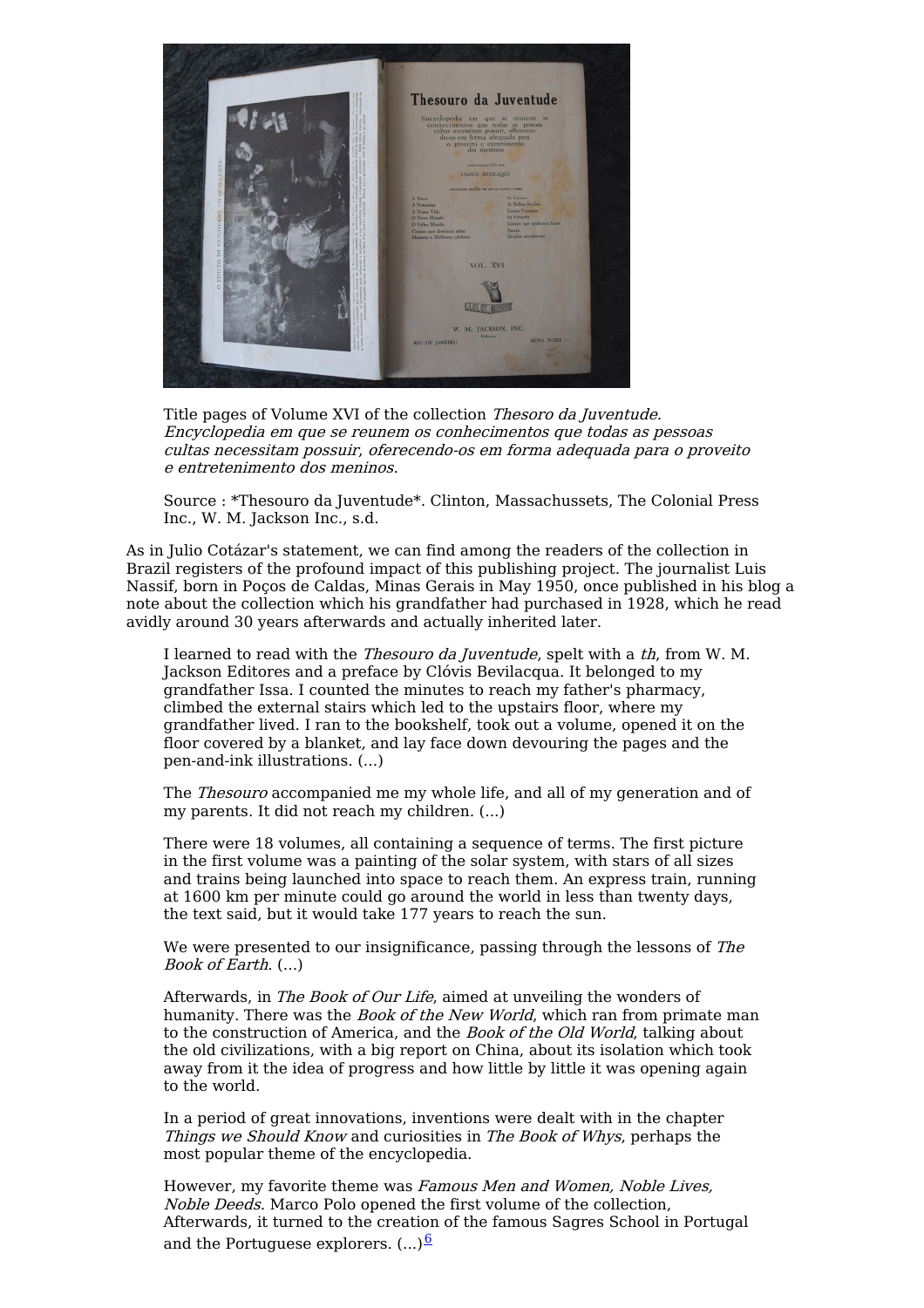Luis Nassif also added: "In the Introduction, Clóvis Bevilacqua indicated the book for boys, adolescents, and men of the people who had a thirst for knowledge. The editors defined it as a popular encyclopedia, a book about everything for everyone, especially for the young." After the Introduction by Bevilacqua came another, unauthored, presentation text, unauthored, entitled "A general book of culture."

Reader, this encyclopedia you have in your hands is an encyclopedia of things. Here there is no debate, no controversy, no attempt to force any philosophy on you; here it refers to what, admitted by all, constitutes the minimum which an educated man should know. (...)

Moreover, a book like this substitutes, with a great advantage, a small library, always very different to form and to choose. A collection of books which constitutes a summary of the most important types of knowledge is not very easy to form. And it is indispensable, above all outside large cities.  $\frac{7}{2}$  $\frac{7}{2}$  $\frac{7}{2}$ 

On the one hand, the Thesouro da Juventude assumed the encyclopedic impulse of listing and spreading 'knowledge,' without controversy or philosophy, in other words, a 'neutral' and universal knowledge, of interest to the average man who wanted to educate himself. On the other hand, the encyclopedic impulse was accompanied by determined conceptions of education – not an abstract intellectualized education, but one permeated by imagination, action, and pragmatism. This pedagogical project, in relation to which the collection is placed as a guide, defining the correct measures, selecting the minimum library available to many, aimed not only at an child/youth public, but also the 'men of the people.' These also demanded guidance to acquire an 'average culture,' in harmony with the ideas of democracy and individualism which permeated, in the sphere of the political imagination and cultural practices and representations, the process of the national construction of the United States.

Teso(u)ros kept, like The Children's Encyclopaedia, a structure with permanent sections: The Book of Earth, The Book of Nature, The Book of Our Life, Things We Should Know, The Book of 'Whys,' Things We Can Do, The Book of Good Actions... However, accompanying the version prepared by Jackson for English speaking America, certain sections had been altered.

The Bible, for example, present in the original collection, was a section that disappeared from the American adaptations. All Countries, a section designed by Arthur Mee for The Children's Encyclopaedia, turned into The Book of the Old World and The Book of the New World, as the collection gained a new shape after crossing the Atlantic. Before this solution was adopted, a specific section was created for the American countries at which The Book of Knowledge was essentially aimed: the United States and Canada.



"Four Important Western Cities".

Source : The Book of Knowledge. New York, The Grolier Society; London, The Educational Book Company, v. XIX, 1931; The Book of the United States, The Western States, part II.

In the different versions of the encyclopedia adapted by Jackson, the section reserved for the New World always presented the American countries in a positive and optimistic manner – their history advanced towards modernization, full of material and cultural conquests to be listed. Delicate historical episodes, such as frontier wars with the loss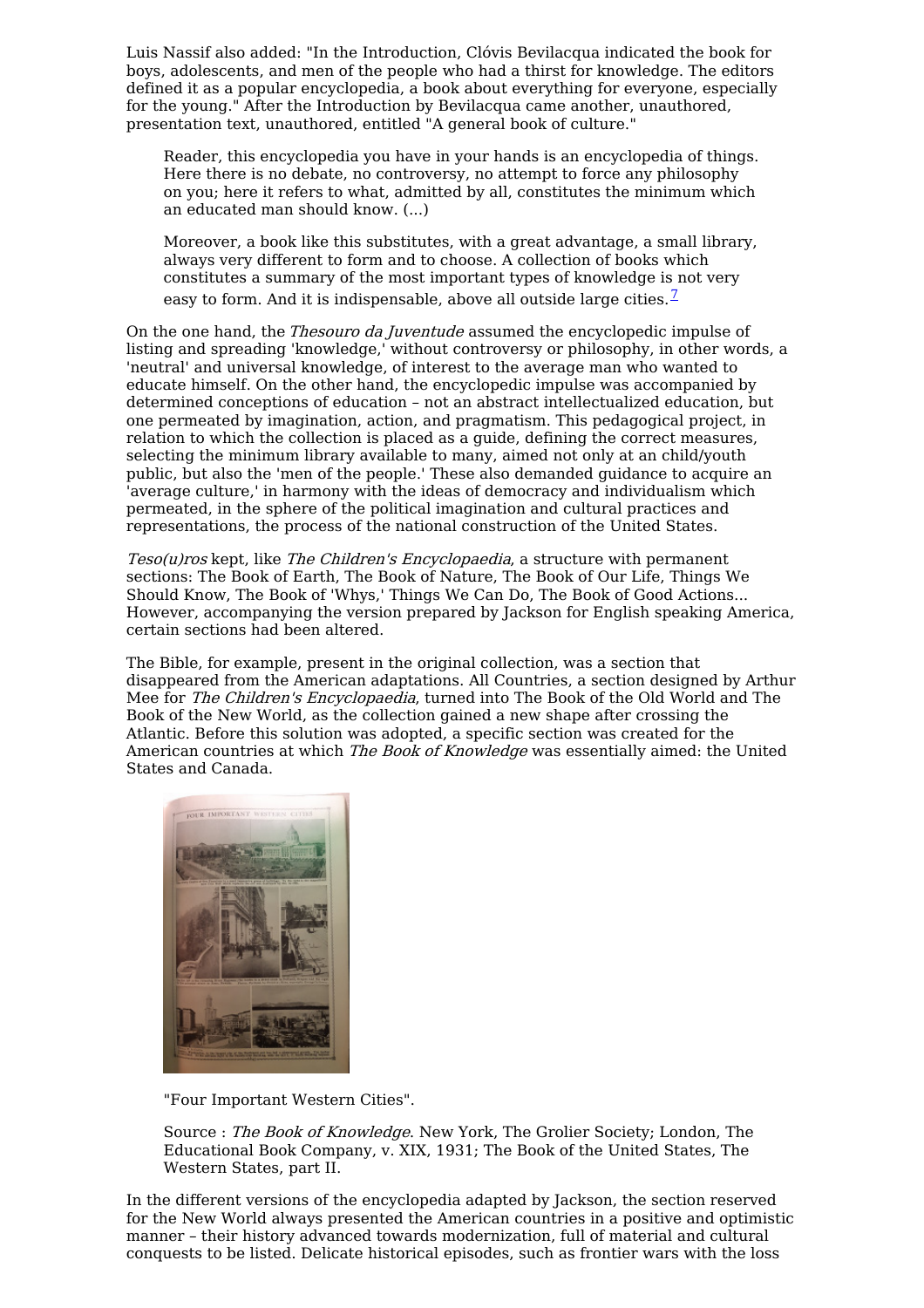of territories, are dealt with in a soft way, in the shadow of events that lend themselves to praise. The images selected to illustrate the texts also privileged the signs of action of Man and the marks of technology on the landscape.

The political dimensions of the discourses produced by the collection can be analyzed from many prisms – how slavery is covered in the historical narratives of the colonial period and the nineteenth century, the presence of imperialist relations, the pantheon of cultural repertoires given valued in the different sections... It is also possible to problematize the representations of women – famous women are placed alongside famous men. Or also, in a final example of explanatory paths, to ask which American themes and content were incorporated in editions derived from Jackson's publishing project.

With the aim of ensuring that this essay is not overlong, we will just look at the collection's perspective of Amerindians. The first volume of Thesouro da Juventude contained in the Book of the New World section a text about the original inhabitants of South America. The narrative opened with a description of the indigenous Guarani tribe whom Pedro Álvares Cabral encountered when he landed in Brazil. It offered a meticulous description of their physical appearance and material artifacts, food, and musical instruments. They appeared 'sweet' and 'innocent,' apt to rapidly convert to Christianity. However, not all were so 'easy to deal with,' some rebelled and attacked Europeans from later expeditions.

Afterwards the text presents the indigenous populations from the River Platte region, the Andes, and Patagonia...

In most of South America the Indians defended their independence and their lands for more than three centuries, but they were defeated in the end. The Incas, Guaranis, and Araucanas mixed with people of a European origin, crossing with them. Crossing between the aboriginal elements of the country and the fearless Portuguese adventurers from the sixteenth century resulted in the emergence in Brazil of an admirable race of bravery, resistance, and venturous courage, as the daring Paulista *bandeirantes* proved with their long marches into unknown lands. Their victories over the Indians and the Spanish led to Portuguese dominion in the Americas up to 4000 km from the Atlantic. Despite these crossings between Europeans and indigenous people, to form the *mesticos, mamelucos*, to *curibocas*, the Indians never confidently reconciled with the white invaders. Since the whites had come from the sea, the Indians retreated to the *sertão* of the interior, until they became enchanted with the West, where now live around 800,000 of them, of whom almost 300,000 are almost entirely savage, elusive of civilization, avoiding the coexistence of the *conquistadores*.<sup>[8](#page-10-7)</sup>

The text describes the confrontations which took place on this frontier, in which the indigenous peoples, having incorporated the use of cavalry with admirable skill, often beat the 'Christian cavalry.'

In Brazil, some groups were cannibals and exercised this practice within the tribe or against their enemies. "They are generally treacherous, vindictive, and very suspicious and are decorated with feathers of various colors, mottled skins, use bracelets and necklaces with bones and teeth." They use bows and arrows to hunt and fight. Sometimes they poison the tips of the arrows with the powerful *curare*, "a poison whose secret has yet been taken from them. The victim of this poison dies seeing, hearing, understanding everything going on around them, but without being able to speak or move, in a situation which we can classify as truly horrible." $\frac{9}{2}$  $\frac{9}{2}$  $\frac{9}{2}$ 

A narrative with good aspects of literature, images fed by the social imagination long built around the 'conquest.' In *The Book of Knowledge*, the dialogue of this civilizing vision with the work of the novelist Fenimore Cooper is explicit. At the start of each volume, the collection tells readers of the emotions that await them:

Chieftains of a vanishing race.

The red men of North America, who held undisputed sway in the vast countries where now fly the Stars and Stripes and Union Jack, are no longer powerful. They must change their way of life or they will soon be as extinct as the Aztecs of South America. A brave and picturesque race, they have always numbered among their tribes men with noble souls, like the chief described in the story "The Last of the Mohicans," on page  $178.\overline{10}$  $178.\overline{10}$  $178.\overline{10}$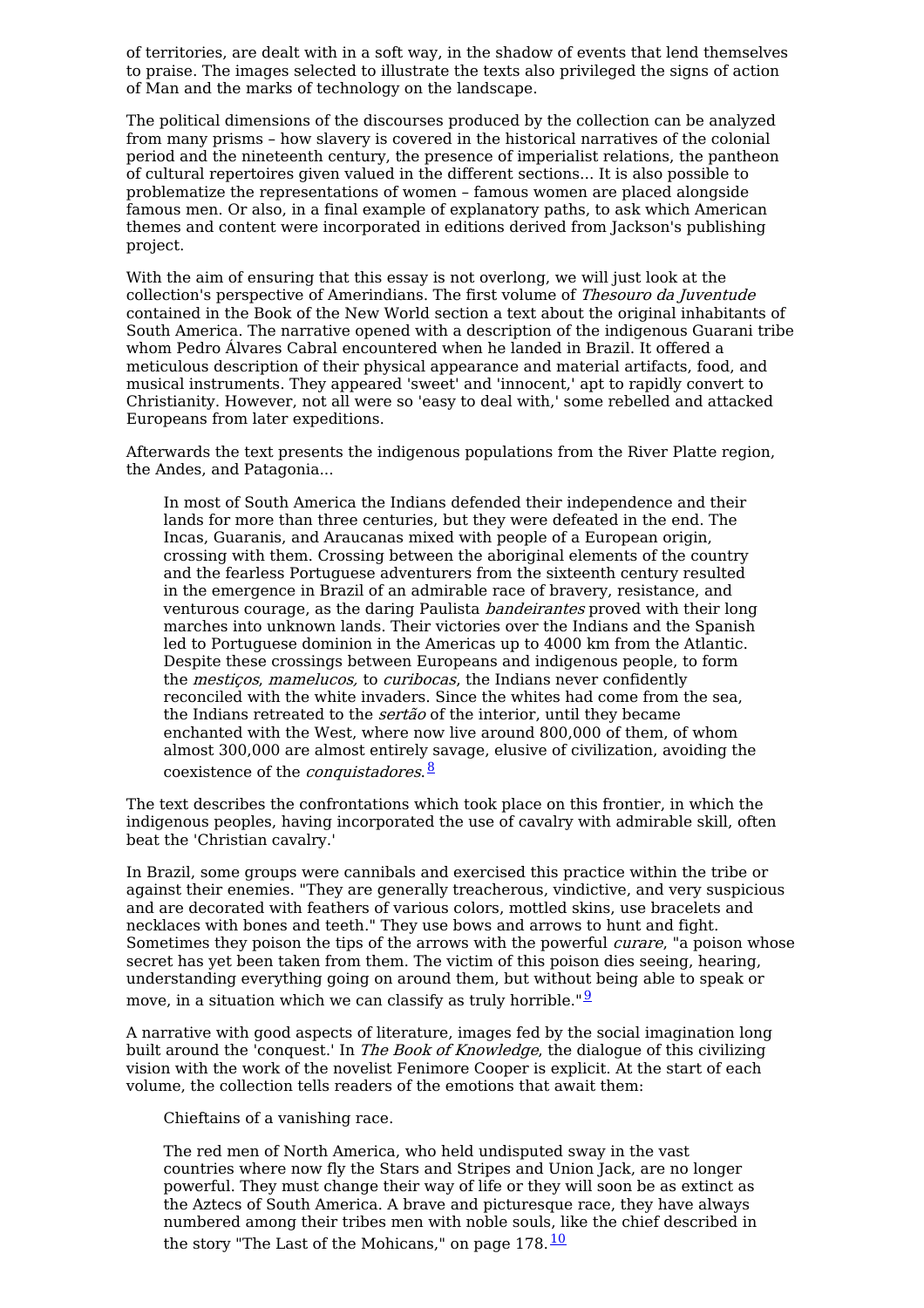The knowledge which is 'not discussed' and 'not disputed' in the terms of the Thesouro presentation text, but which is 'admitted by all' as a minimum average cultural repertoire, is based on a clear place of enunciation, the ordering of the tree of knowledge, to return to the image proposed by the first encyclopedists. In turn, boys would engage themselves in an adventure, in which curiosity, knowledge, imagination, and emotion would mix and keep their taste for reading.

The transposition of Encyclopedia Britannica to the youth of the Americas involved appropriation operations within determined limits. Local questions gained a place in the tree of knowledge, but the branches grew in alignment with predesigned conceptions. The circulation of knowledge and culture crossed the Atlantic, fed on translations and new content, re-dimensioned publics by aiming, in addition to children, at the average/common man which modernization allowed be forged. Perhaps these are the most profound marks of the Americanization of the encyclopedia which has taken deep root among us. The New World was raised to a place of civilization and science, equivalent to the Old World. But the New World captured in these lenses mirrored in many sense the 'old' tree of knowledge.

- <span id="page-10-0"></span>1. This research received funding from CNPq and Fapesp.
- <span id="page-10-1"></span>2. Robert Darnton, O grande massacre dos gatos: e outros episódios da história cultural francesa, (Rio de Janeiro: Graal, 1986), 247-248. In relation to the history of encyclopedias and the organization of knowledge, see also, amongst others, Robert Collison, Encyclopedias: Their History throughout the Ages, (New York, 1964) and Frank Kafker, Notable Encyclopedias of the Seventeenth and Eighteenth Century: Nine Predecessors of the Encyclopédie, Studies on Voltaire and the Eighteenth Century, (CXCIV, Oxford, 1981).
- <span id="page-10-2"></span>3. R. Darnton, op. Cit., 247-251. The trivium refers to the liberal arts and the quadrivium to the mechanical arts.
- <span id="page-10-3"></span>4. Historia de la Casa Jackson, (Barcelona, W. M. Jackson, Inc. Nueva York Garriga Impressores, 1969), 66.
- <span id="page-10-4"></span>5. Thesouro da Juventude, (Clinton, Massachusetts, The Colonial Press Inc., W. M. Jackson Inc., n.d.), 7.
- <span id="page-10-5"></span>6. Opinião & notícia, Blog do Luis Nassif, 18 de março de 2006. Accessed on 15 July 2015.
- <span id="page-10-6"></span>7. Thesouro da Juventude, ( Clinton, Massachusetts, The Colonial Press Inc., W. M. Jackson Inc., n.d.), 9-11.
- <span id="page-10-7"></span>8. Ibid., 178-179.
- <span id="page-10-8"></span>9. Ibid., 180.
- <span id="page-10-9"></span>10. The Book of Knowledge, The Children´s Encyclopedia, (New York, The Grolier Society; London, The Educational Book Co., v. XII, s. d.), "Contents of this Volume".

#### **Bibliography**

#### See on [Zotero](https://www.zotero.org/groups/1871378/transatlantic_cultures/tags/tracs-book-of-knowledge/library)

- Botrel, Jean-François. Libros, prensa y lectura en la España del siglo XIX. Biblioteca del libro. Madrid: Fundación G. Sańchez Ruipérez : Pirámide, 1993.
- Bragança, Aníbal, and Márcia Abreu. Impresso no Brasil: dois séculos de livros brasileiros. São Paulo: Editora da UNESP, 2010.
- Burke, Peter. Historia Social del Conocimiento: de Gutenberg <sup>a</sup> Diderot. Barcelona: Paidós, 2002.
- Darnton, Robert. O Grande Massacre Dos Gatos: E Outros Episódios Da História Cultural Francesa. Rio de Janeiro: Graal, 1986.
- Feather, John. A History of British Publishing. 4th edition. London: Rotledge, 2000.
- Galbraith, Gretchen R. Reading Lives: Reconstructing Childhood, Books, and Schools in Britain, 1870-1920. New York: St. Martin's Press, 1997.
- Jackson, H. Chapin, and Enrique Llaca. *Historia de La Casa Jackson = History of the* Casa Jackson. Nueva York: W.M. Jackson, Inc., 1969.